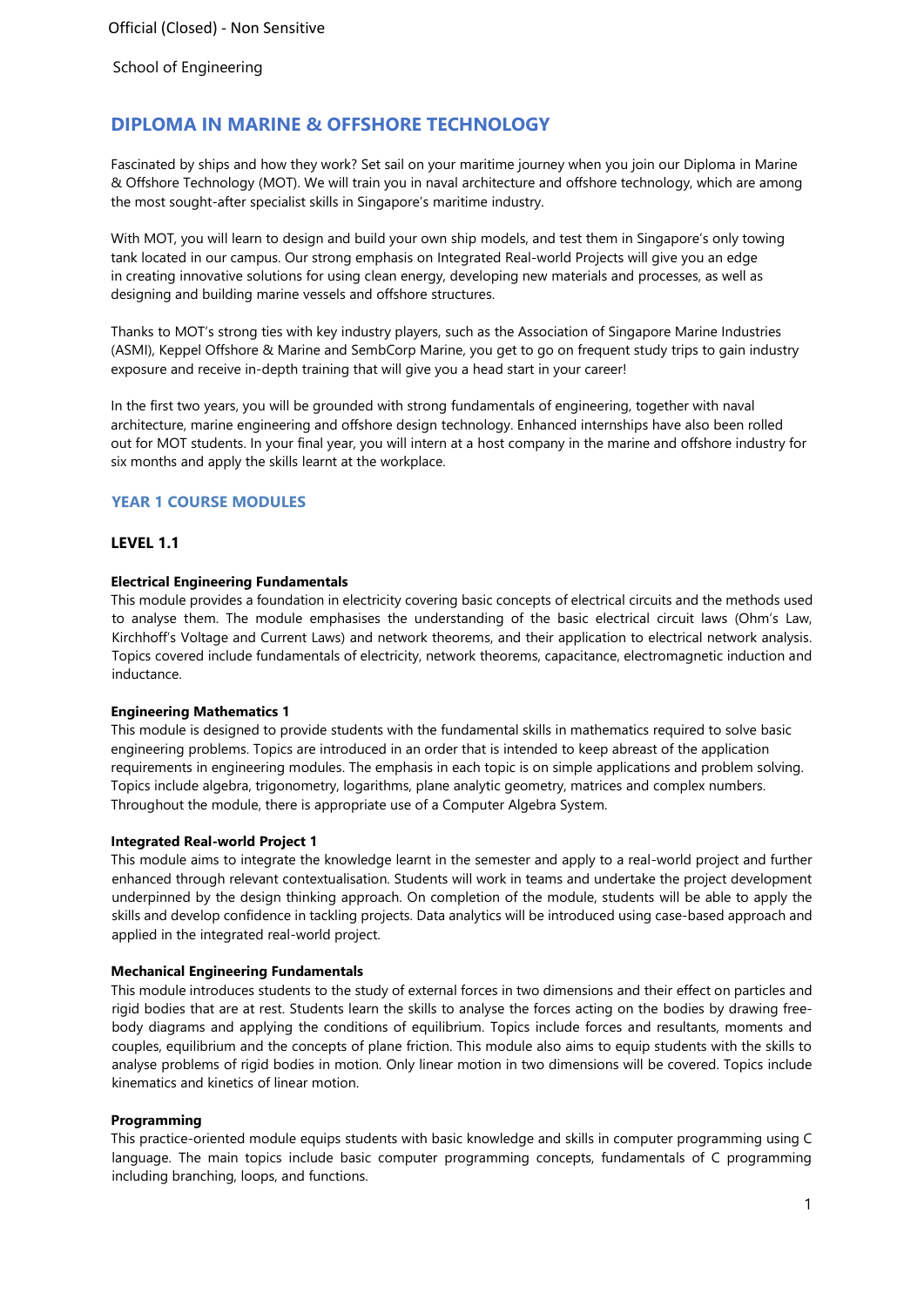# **LEVEL 1.2**

# **Electrical & Electronic Technology**

The aim of this module is to introduce the fundamental concepts of digital electronic devices and circuits. It intends to deepen the electrical fundamentals learnt in the first semester. Topics include AC circuit theory and transformer fundamentals, number systems, Boolean algebra, combinational logic design, applications of latches, flip-flops, counters and registers.

# **Engineering Mathematics 2**

This module is designed to provide students with the fundamental skills in mathematics required to solve basic engineering problems. Topics are introduced in an order that is intended to keep abreast of the application requirements in engineering modules. The emphasis in each topic is on simple applications and problem solving. Throughout the module, there is appropriate use of a Computer Algebra System. Topics include trigonometry, differentiation and simple integration with applications.

# **Integrated Real-world Project 2**

This module aims to integrate the knowledge learnt in the semester and apply to a real-world project and understand the relevance and application of the modules learnt. Students will work in teams and undertake the project development underpinned by the design thinking approach. On completion of the module, students will be able to apply the skills and develop confidence in tackling projects at the higher levels.

# **Materials & Manufacturing Technology**

This module introduces students to properties of common engineering materials with emphasis on mechanical testing methods, heat-treatment, international standard specifications, and selection and applications of such materials. Topics include classification of materials, mechanical testing, alloying, steels, non-ferrous alloys, plastics, ceramics and composites. For manufacturing technology, students will acquire the basic knowledge and skills of manufacturing processes, including drilling, turning, milling, grinding, non-conventional machining, welding and assembly.

# **Thermofluids**

Students will learn the basic laws governing the behaviour of fluids under the influence of energy transfer. Topics include systems concept, temperature and pressure, fluid statics, fluid in motion, continuity equation, laminar and turbulent flows, ideal incompressible flow, Bernoulli's equation, flow measurement and Pitot tube, external flow and applications of thermofluid's principles in simple engineering systems.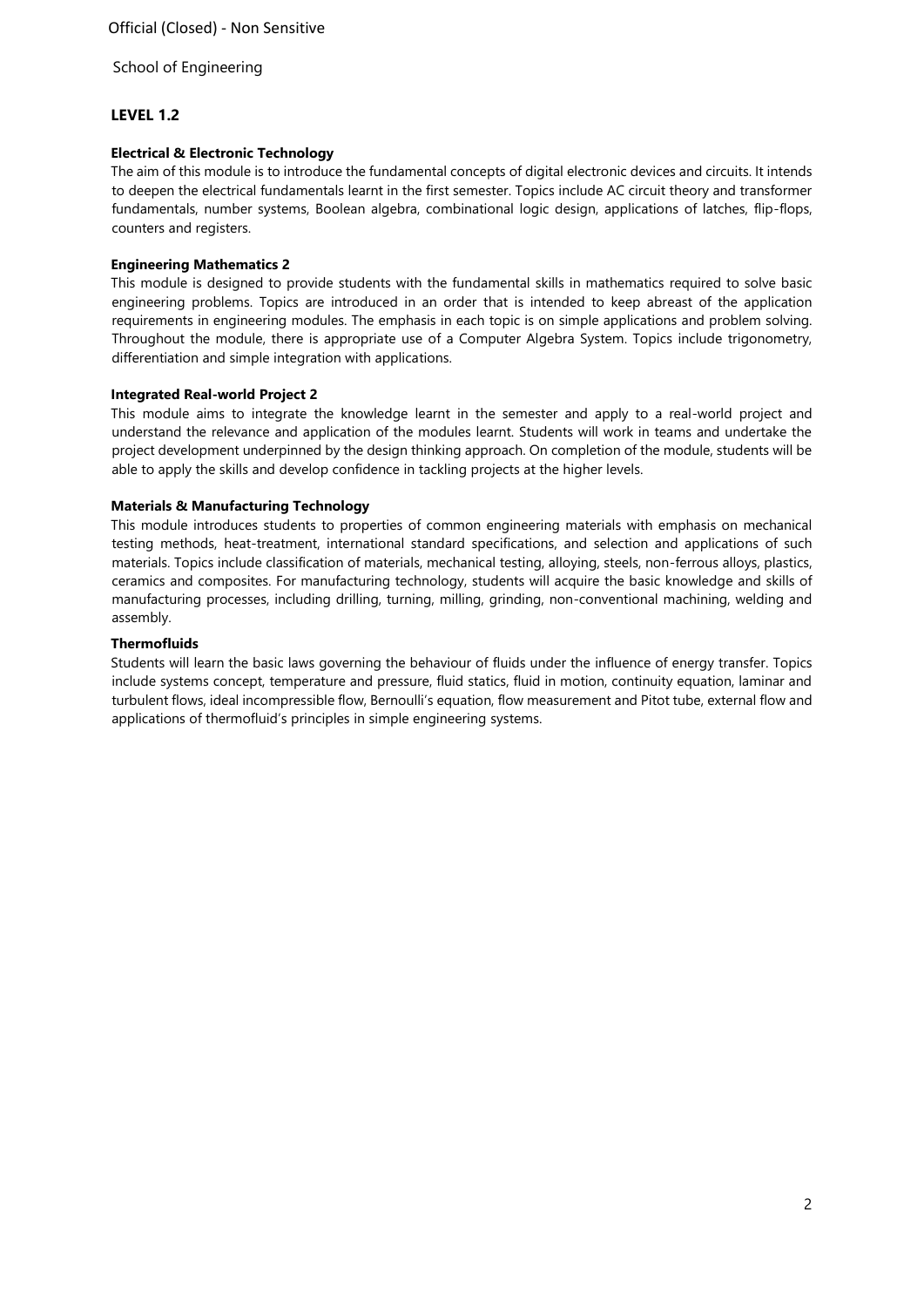# **YEAR 1 COURSE CURRICULUM**

| <b>Module Name</b>                         | <b>Credit Units</b> |
|--------------------------------------------|---------------------|
| Level 1.1 (20 hours per week)              |                     |
| <b>Electrical Engineering Fundamentals</b> | 3                   |
| <b>Engineering Mathematics 1</b>           | 4                   |
| English Language Express*                  | ΝA                  |
| Innovation Made Possible^                  | 3                   |
| Integrated Real-world Project 1            | 4                   |
| Mechanical Engineering Fundamentals        | 3                   |
| Programming                                | 3                   |
| Level 1.2 (21 hours per week)              |                     |
| Communication Essentials^                  | 3                   |
| Electrical & Electronics Technology        | 3                   |
| <b>Engineering Mathematics 2</b>           | 4                   |
| Health & Wellness^                         |                     |
| Integrated Real-world Project 2            | 4                   |
| Materials & Manufacturing Technology       | 3                   |
| Thermofluids                               | ς                   |

#### **Notes:**

^ For more details on Interdisciplinary Studies (IS) electives, please log on to [www.np.edu.sg/is](http://www.np.edu.sg/is/)

\* This module is only offered to students who are weaker in the English Language.

# **IS Modules**

The School of Interdisciplinary Studies (IS) delivers a broad-based curriculum, which nurtures a new generation of professionals with multidisciplinary skills and an innovative and entrepreneurial spirit to meet the challenges of a knowledge economy. IS offers both prescribed modules and electives to challenge boundaries. Prescribed modules develop students' competencies in core areas such as Communication, Innovation and Enterprise, Culture and Communication, and Personal Mastery and Development, while elective modules provide insights into Arts and Humanities, Business, Design, and Science and Technology.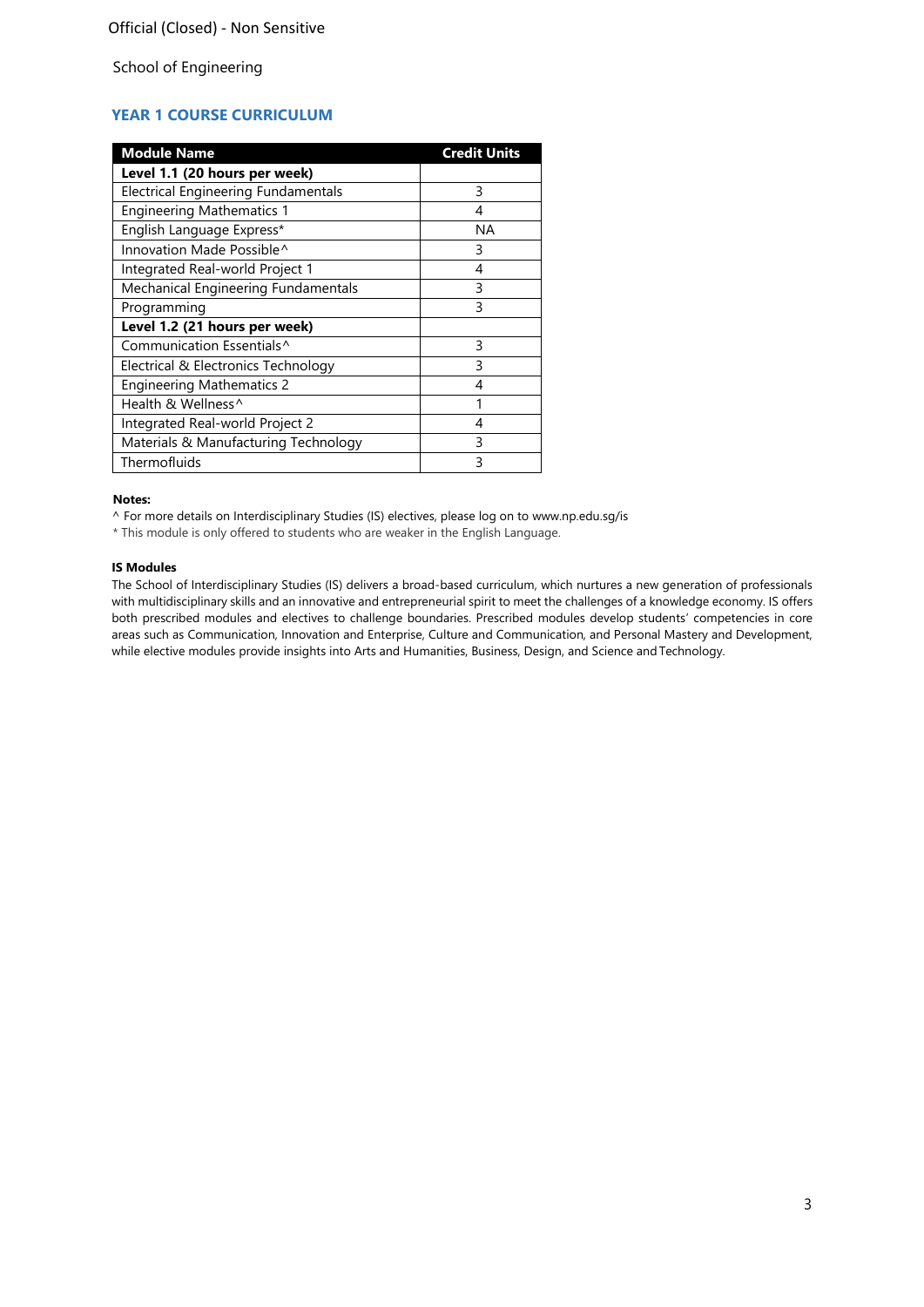# **YEAR 2 COURSE MODULES**

# **LEVELS 2.1**

# **Integrated Real-world Project 3**

This module provides students with real world design thinking and problem solving skills and knowledge. Students will work in group to come out problem statement (mission requirement) and apply the knowledge learnt in the semester to design and make a ship model by using software. Project competition will be carried out to assess the ship's performance.

## **Marine Design Drafting**

The module aims to provide students with fundamental training in the principles and practices of the international graphic language for engineering that is based on the International Standard Organisation (ISO) and the Singapore Standards (SS) guidelines. The basic principles of ship construction will be introduced. Various teaching and learning methodology will be applied in creating design and drafting on marine design. Students will learn common engineering drafting tool AutoCAD to produce typical design drawings.

# **Marine & Offshore Technology**

This module provides students with a basic understanding of the current concepts of marine and offshore technology. These include fundamentals of types and features of ship and offshore structure. Knowledge of offshore drilling, working principles of topside production modules, field layout, subsea modules and LNG technology and production chain will be introduced.

# **Naval Architecture 1**

This module introduces the world of marine & offshore technology and aims to provide students with the basic principles of marine hydrostatics, which include intact stability, trim and damage stability. Principles and analysis of centroids on areas, volumes and mass for various types of floating platforms and ships would be covered to enable the learning of marine hydrostatics.

### **Strength of Materials**

This module aims to provide students with the foundational knowledge of strength of materials with an emphasis on applications and problem solving. Topics include simple stresses and strains, torsion in shaft, shear force and bending moment diagrams, stresses in beams, combined stresses and experimental stress analysis.

# **LEVELS 2.2**

# **Integrated Real-world Project 4**

Continued from Integrated Real-world Project 3, this module requires students to apply the production and Marine CAD knowledge learnt in this semester to design ship components and do manufacturing (including 3-D printing) to further equip the ship model with components and equipment to realise the production process of ship building. Project competition will be carried out to assess the ship's performance.

### **Marine Auxiliary Systems**

The module aims to provide students with a broad understanding of marine piping, pumps, cooling and heating systems; auxiliary machineries onboard ships through hands-on practices on common marine equipment such as valves, strainers, pumps, heat exchangers and diesel engines; and their applications in marine systems design and operations. The green ship technology and ballast water treatment system will be introduced here.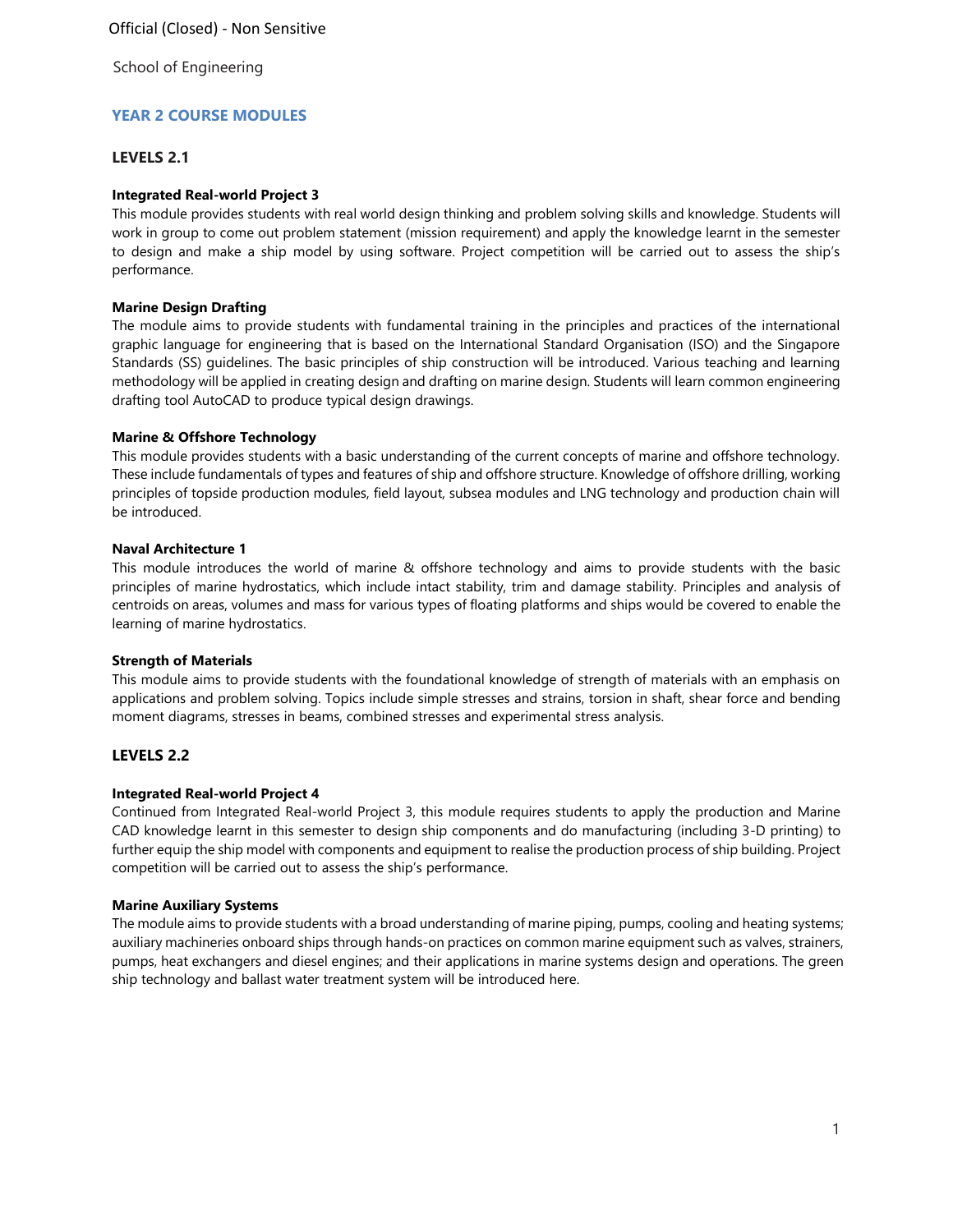# **Marine CAD**

This module aims to equip students with knowledge of Marine CADCAM software. Topics include the full procedure of hull structural detailed and production design, pipe routing and pipe assemblies. Students are required to carry out 3- D modelling of the marine production design as well as creation of marine components as 3-D objects.

# **Marine Production Technology**

This module aims to help students understand and equip the students with the knowledge in operations and techniques carried out in marine production and QA/QC process throughout the entire production flow in new building yard as well as repair and conversion yard. Marine industry safety and legislation governing occupational safety in workplaces will be covered through the introduction of production process.

### **Naval Architecture 2**

This module aims to provide the students with the principles of the ship/oil-rig launching process, the principles and analysis of vessel resistance and propulsion. Strength of ships using the simple beam theory analogy would be analysed. Problems related to vibration and maneuverability would be discussed.

# **YEAR 2 COURSE CURRICULUM**

| <b>Module Name</b>                     | <b>Credit Units</b> |
|----------------------------------------|---------------------|
| Level 2.1 (18 hours per week)          |                     |
| Integrated Real-world Project 3        | 4                   |
| Marine Design Drafting                 | 3                   |
| Marine & Offshore Technology           | 3                   |
| Naval Architecture 1                   | 4                   |
| <b>Strength of Materials</b>           |                     |
| Level 2.2 (20 hours per week)          |                     |
| Integrated Real-world Project 4        | ς                   |
| Marine Auxiliary Systems               | 4                   |
| Marine CAD                             | 3                   |
| Marine Production Technology           | 4                   |
| Naval Architecture 2                   | 4                   |
| World Issues: A Singapore Perspective^ | っ                   |

#### **Notes:**

^ For more details on Interdisciplinary Studies (IS) electives, please log on to [www.np.edu.sg/is](http://www.np.edu.sg/is/)

#### **IS Modules**

The School of Interdisciplinary Studies (IS) delivers a broad-based curriculum, which nurtures a new generation of professionals with multidisciplinary skills and an innovative and entrepreneurial spirit to meet the challenges of a knowledge economy. IS offers both prescribed modules and electives to challenge boundaries. Prescribed modules develop students' competencies in core areas such as Communication, Innovation and Enterprise, Culture and Communication, and Personal Mastery and Development, while elective modules provide insights into Arts and Humanities, Business, Design, and Science andTechnology.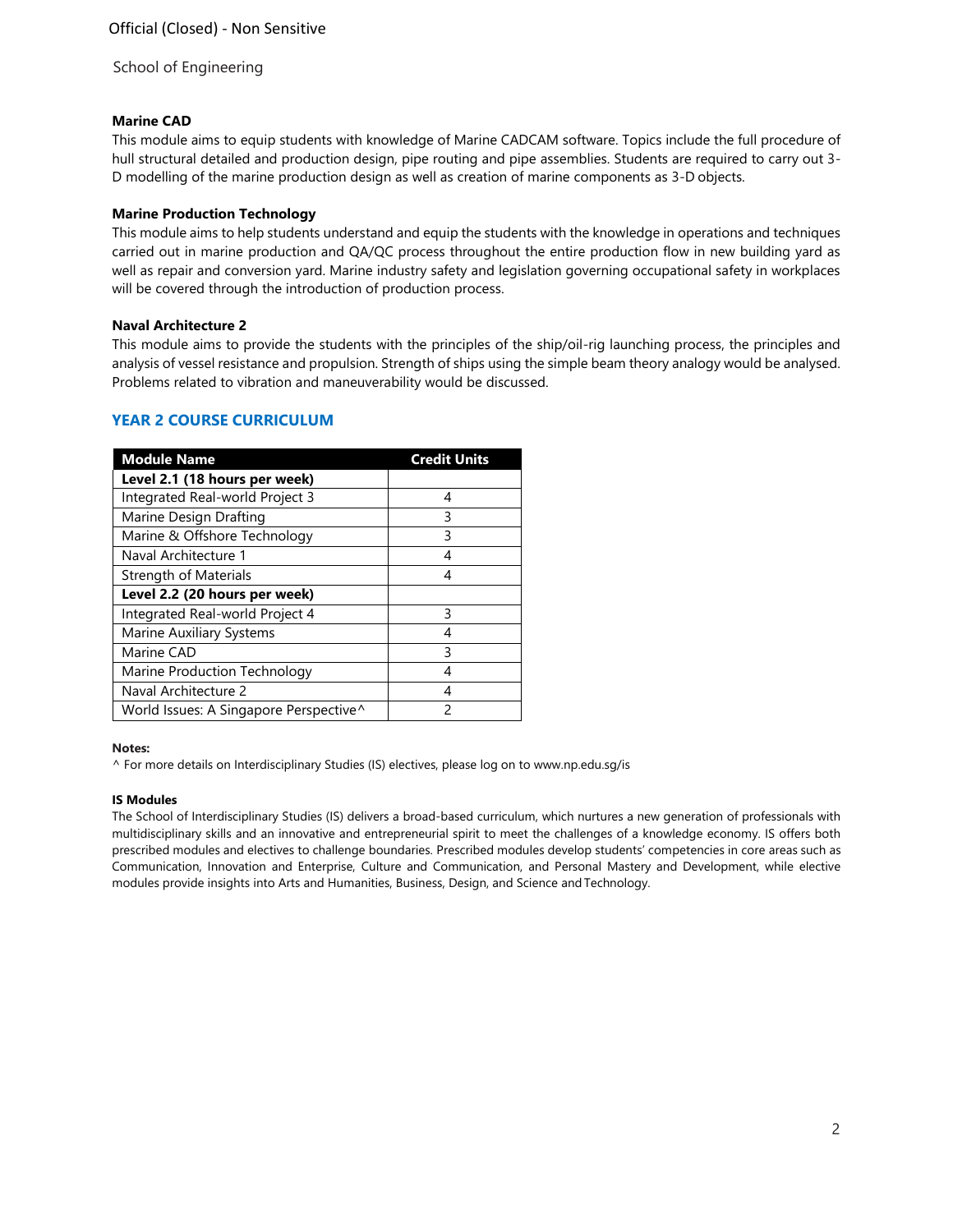# **YEAR 3 COURSE MODULES**

# **LEVELS 3.1**

## **Integrated Real-world Project 5**

The module will equip students with project design, planning and implementation knowledge through projects assigned through the modules. Students will apply their knowledge to solve a real problem related to the marine industry. The module takes students through the entire project cycle. Students carry out project work in groups. Performance of the students is assessed on a continuous basis.

This module will also imbue in students a sense of civic consciousness in the context of engineering and sustainability. It will develop students' competencies in sustainable development, raise their awareness of sustainability in the context of society and the environment, and appreciate the impact engineering solutions may have on the environment.

# **Marine & Offshore Design**

This module aims to provide students with the theoretical and analytical knowledge in marine and offshore design. International conventions such as tonnage, load line assignment and roles of statutory bodies and classification societies will be introduced and discussed. The students will have an opportunity to apply naval architecture learnt in diploma level to work through the iterative marine & offshore design process. With hands-on real design tasks, students are required to complete one round of design spiral to realise the design process and have a real feeling of marine & offshore design work.

### **Marine Design Applications**

This module aims to equip students with knowledge and skills of computer software applications in evaluating the marine design. Advanced marine design and simulation analysis software would also be used in the students' design. Students will be required to ascertain their design feasibility and compliance with rules and regulations from International Maritime Organisation and the classification societies.

### **Marine Propulsion Systems**

This module aims to provide students with fundamental knowledge and understanding of marine propulsion systems, matching of engine and propeller, compressed air system for starting, steering gear systems, reliability concepts applied to machinery design, and marine pollution control. Dual fuel engine applications will be introduced on top of traditional diesel engine applications.

### **Offshore Engineering**

The module aims to provide students with a broad overview of the offshore, oil and gas industry in the world. It covers engineering principles and operations, exploration and exploitation, processes and piping design relating to oil and gas recovery. Students will be exposed to the latest engineering concepts and practices in offshore design, construction and installation. Learning is enhanced through practical sessions on industrial standard software.

# **LEVELS 3.2**

### **6-Month Internship (Local/Overseas)**

The Internship aims to provide practice-oriented training to equip students with the appropriate knowledge, management and communication skills imbued with the right values to work as technologists in marine production. Students will get the chance to understand the organisation structure, company product and go through the work/production flow/project with company employees. Assessment of students' performance and grades will be done by both industry supervisors and NP supervisors.